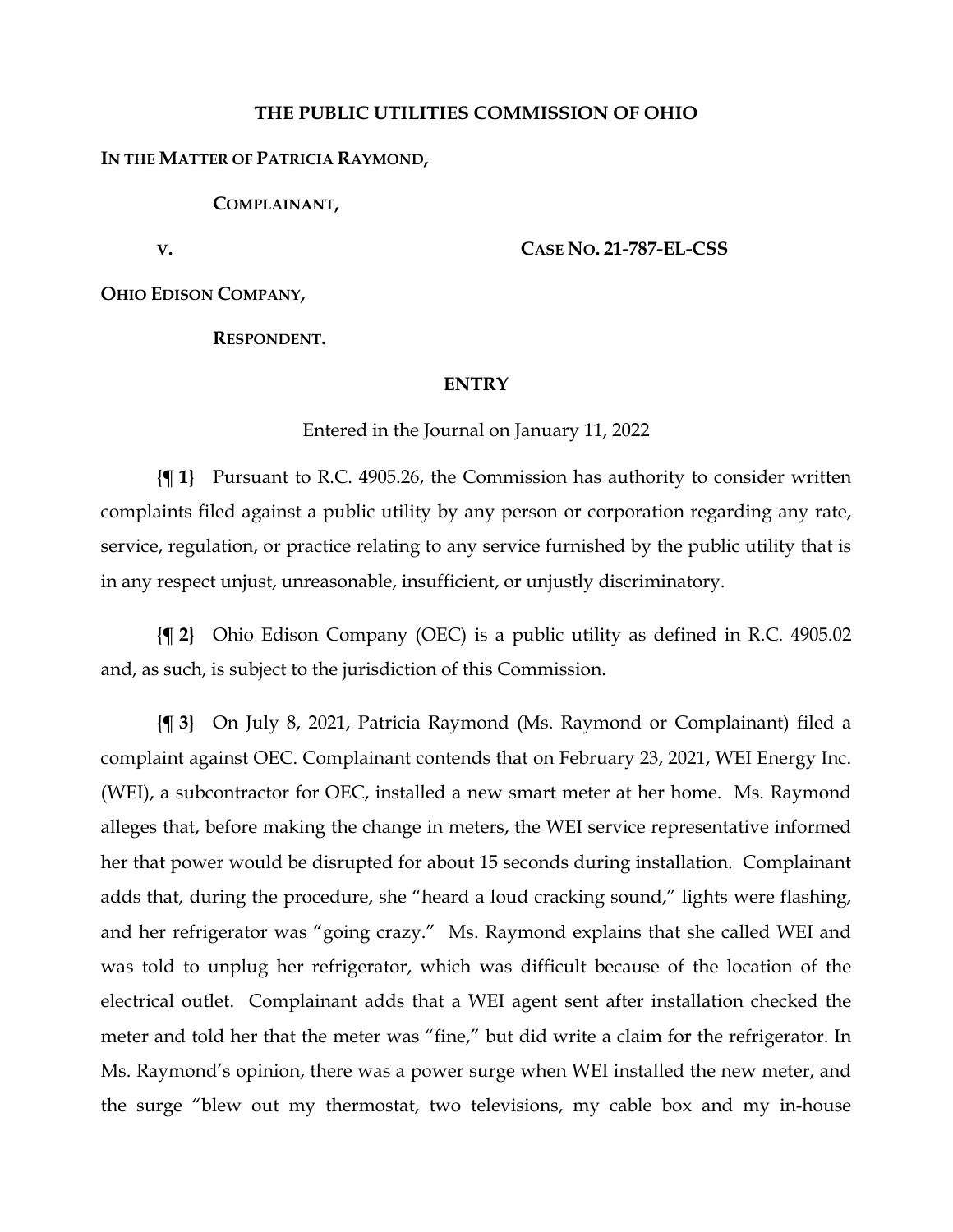vacuum system," in addition to causing her refrigerator to operate incorrectly. Complainant explains that WEI has denied her claim. She adds that she also contacted OEC, but neither OEC nor WEI take responsibility. Finally, Complainant expresses concern about the number of service technicians who have entered her residence to repair damaged appliances, thus placing her at risk of Covid.

**{¶ 4}** OEC filed its answer on July 28, 2021. OEC admits that a smart meter was installed at Complainant's address on February 23, 2021, and that WEI performed a field visit at Ms. Raymond's home on July 28, 2021, in response to her complaint regarding damage to appliances. OEC states that the WEI representative investigated the meter socket and meter but did not find any signs of overheating or arc damage, which would indicate whether a surge had occurred. OEC admits that it denied Ms. Raymond's claim for damages to her appliances.

**{¶ 5}** The attorney examiner finds that this matter should be scheduled for a settlement conference to be conducted by telephone. The purpose of the settlement conference will be to explore the parties' willingness to negotiate a resolution in lieu of an evidentiary hearing. In accordance with Ohio Adm.Code 4901-1-26, any statements made in an attempt to settle this matter without the need for an evidentiary hearing will not generally be admissible to prove liability or invalidity of a claim. An attorney examiner from the Commission's legal department will facilitate the settlement process. However, nothing prohibits any party from initiating settlement negotiations prior to the scheduled settlement conference.

**{¶ 6}** Accordingly, a telephone conference shall be scheduled for January 26, 2022, at 10:00 a.m. The parties shall dial 1-614-721-2972 and enter conference code 588 687 182#. If a settlement is not reached at the conference, the attorney examiner will conduct a discussion of procedural issues. Procedural issues for discussion may include discovery dates, possible stipulations of facts, and potential hearing dates.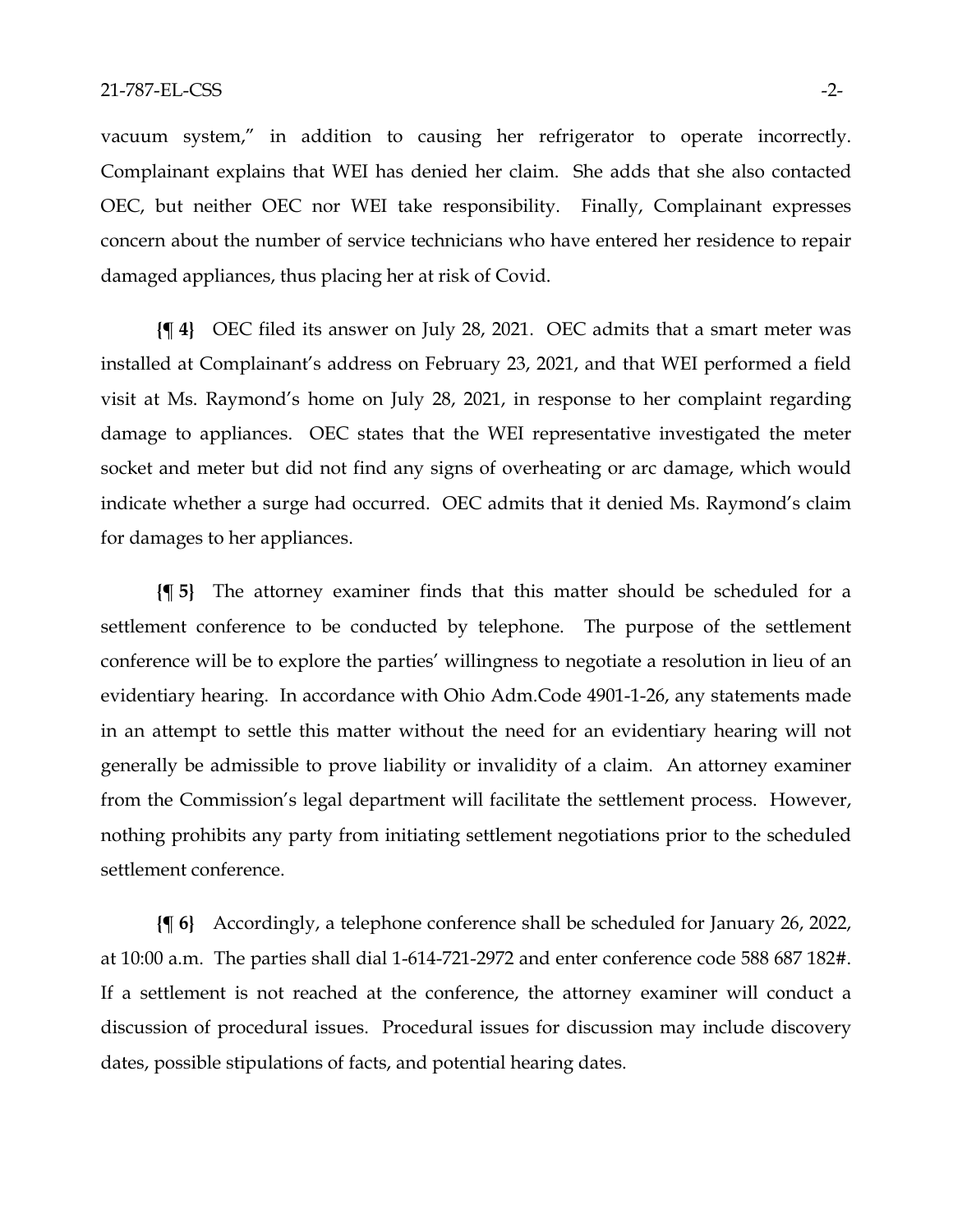**{¶ 7}** Pursuant to Ohio Adm.Code 4901-1-26(F) the representatives of the public utility shall investigate the issues raised on the complaint prior to the settlement conference, and all parties attending the conference shall be prepared to discuss settlement of the issues raised and shall have the authority to settle those issues.

**{¶ 8}** As is the case in all Commission complaint proceedings, the complainant has the burden of proving the allegations of the complaint. *Grossman v. Pub. Util. Comm.,*  5 Ohio St.2d 189, 214 N.E. 2d 666 (1966).

**{¶ 9}** It is, therefore,

**{¶ 10}** ORDERED, That a telephone settlement conference be scheduled on January 26, 2022, at 10:00 a.m., as indicated in Paragraph 6. It is, further,

**{¶ 11}** ORDERED, That a copy of this Entry be served upon all parties of record.

THE PUBLIC UTILITIES COMMISSION OF OHIO

*/s/James M. Lynn* By: James M. Lynn Attorney Examiner

GAP/hac